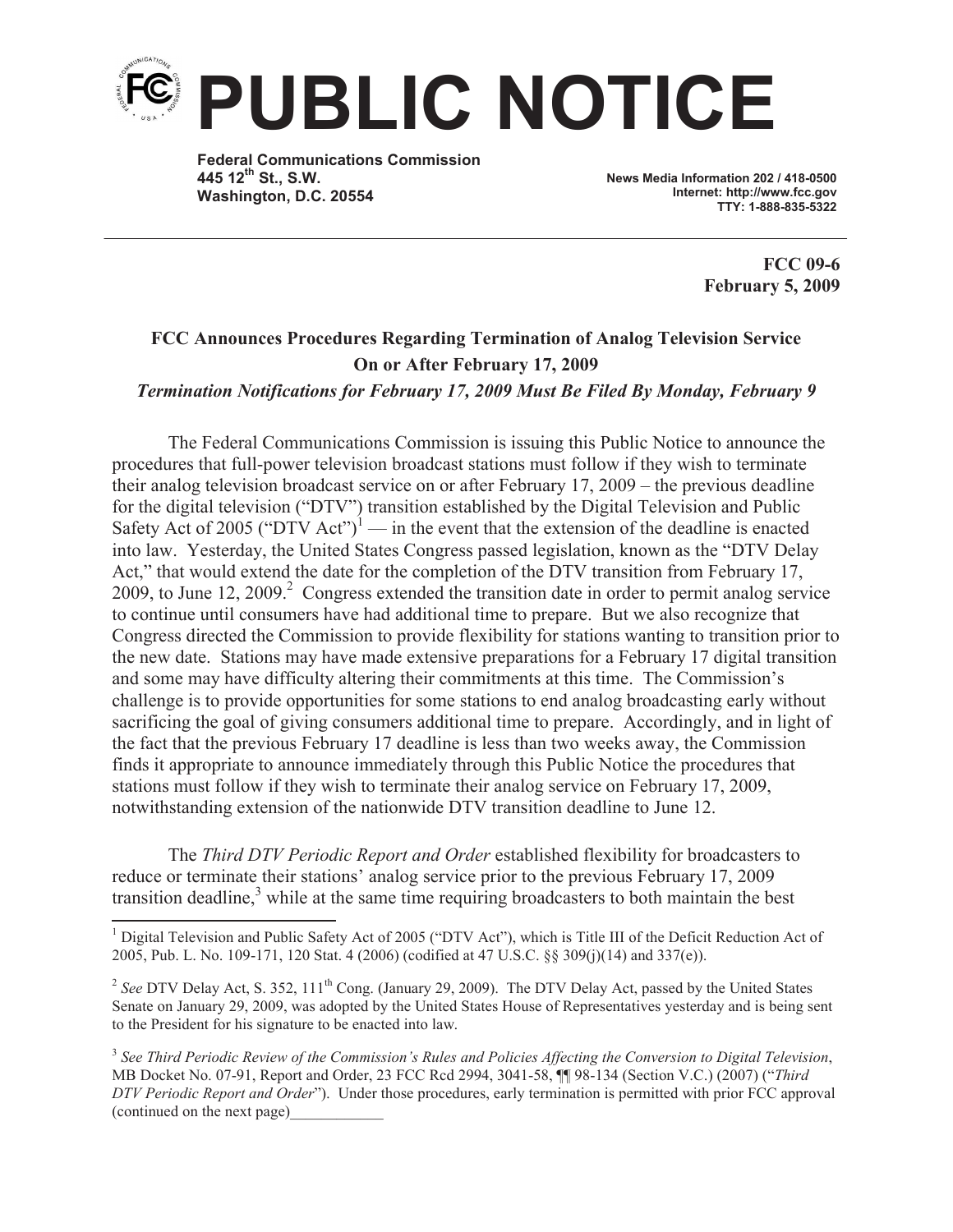possible television service to the public during the transition period and meet viewers' over-theair reception expectations after the transition date through compliance with viewer notification requirements.<sup>4</sup> The *Third DTV Periodic Report and Order*, however, did not specifically contemplate the circumstances of a delay in the DTV deadline. The DTV Delay Act expressly permits television stations to terminate their analog service prior to the new deadline, "so long as such prior termination is conducted in accordance with the Federal Communications Commission's requirements in effect on the date of enactment of this Act, including the flexible procedures established in the [*Third DTV Periodic Report and Order*]."<sup>5</sup> Furthermore, the DTV Delay Act directs the Commission, "[n]otwithstanding any other provision of law," to take all actions necessary to implement its provisions.<sup>6</sup> If the DTV Delay Act is enacted into law, then stations that wish to terminate analog service on February 17, 2009 will be subject to the *Third DTV Periodic Report and Order*'s requirement for prior FCC approval and the 60-day viewer notification requirement, as the Act's language allows termination prior to the new June 12, 2009 transition date in accordance with the *Third DTV Periodic Report and Order*'s procedures, and the new transition date will be more than 90 days away.<sup>7</sup>

We conclude, however, that partial waiver of these requirements is justified for stations already planning to terminate analog service on February 17, 2009. As stated above, the

more than 90 days in advance of the transition deadline if a station (1) demonstrates that its analog service termination is directly related to the construction and operation of its, or another station's, post-transition facilities; and (2) notifies viewers on its analog channel about the planned service termination and informs them about how they can continue to receive the station at least four times a day for a period of 60 days prior to termination. *Id*. at 3050, ¶ 117. *See id*. at 3049, ¶ 114. Early termination also is permitted without prior FCC approval within 90 days of the transition date (subject to a 30-day viewer notice requirement), or within 30 days of the transition date pursuant to section 73.1615 of the Commission's rules, 47 C.F.R. § 73.1615, in which case the viewer notifications must occur "for the 30 days prior to the planned permanent service reduction or termination." *Third DTV Periodic Report and Order*, 23 FCC Rcd at 3044, ¶ 106. *See id*. at 3058, ¶ 134.

4 *Id*. at 2996, ¶ 2.

 $^5$  DTV Delay Act,  $\S$  4(a) ("PERMISSIVE EARLY TERMINATION UNDER EXISTING REQUIREMENTS.— Nothing in this Act is intended to prevent a licensee of a television broadcast station from terminating the broadcasting of such station's analog television signal (and continuing to broadcast exclusively in the digital television service) prior to the date established by law under section 3002(b) of the Digital Television Transition and Public Safety Act of 2005 for termination of all licenses for full-power television stations in the analog television service (as amended by section 2 of this Act) so long as such prior termination is conducted in accordance with the Federal Communications Commission's requirements in effect on the date of enactment of this Act, including the flexible procedures established in the Matter of Third Periodic Review of the Commission's Rules and Policies Affecting the Conversion to Digital Television (FCC 07–228, MB Docket No. 07–91, released December 31, 2007)").

 $6$  DTV Delay Act,  $8$  4(c) ("Notwithstanding any other provision of law, the Federal Communications Commission … shall, not later than 30 days after the date of enactment of this Act, each adopt or revise its rules, regulations, or orders or take such other actions as may be necessary or appropriate to implement the provisions, and carry out the purposes, of this Act and the amendments made by this Act."). *See also* DTV Act § 3002(b), which directs the Commission to "take such actions as are necessary (1) to terminate all licenses for full-power television stations in the analog television service, and to require the cessation of broadcasting by full-power stations in the analog television service, by February 18, 2009; and (2) to require by February 18, 2009, … all broadcasting by full-power stations in the digital television service, occur only on channels between channels 2 and 36, inclusive, or 38 and 51, inclusive (between frequencies 54 and 698 megahertz, inclusive)." 47 U.S.C.A. § 309 Note.

<sup>7</sup> DTV Delay Act § 4(a). *See*, *supra*, note 5.

<sup>(</sup>continued from previous page)\_\_\_\_\_\_\_\_\_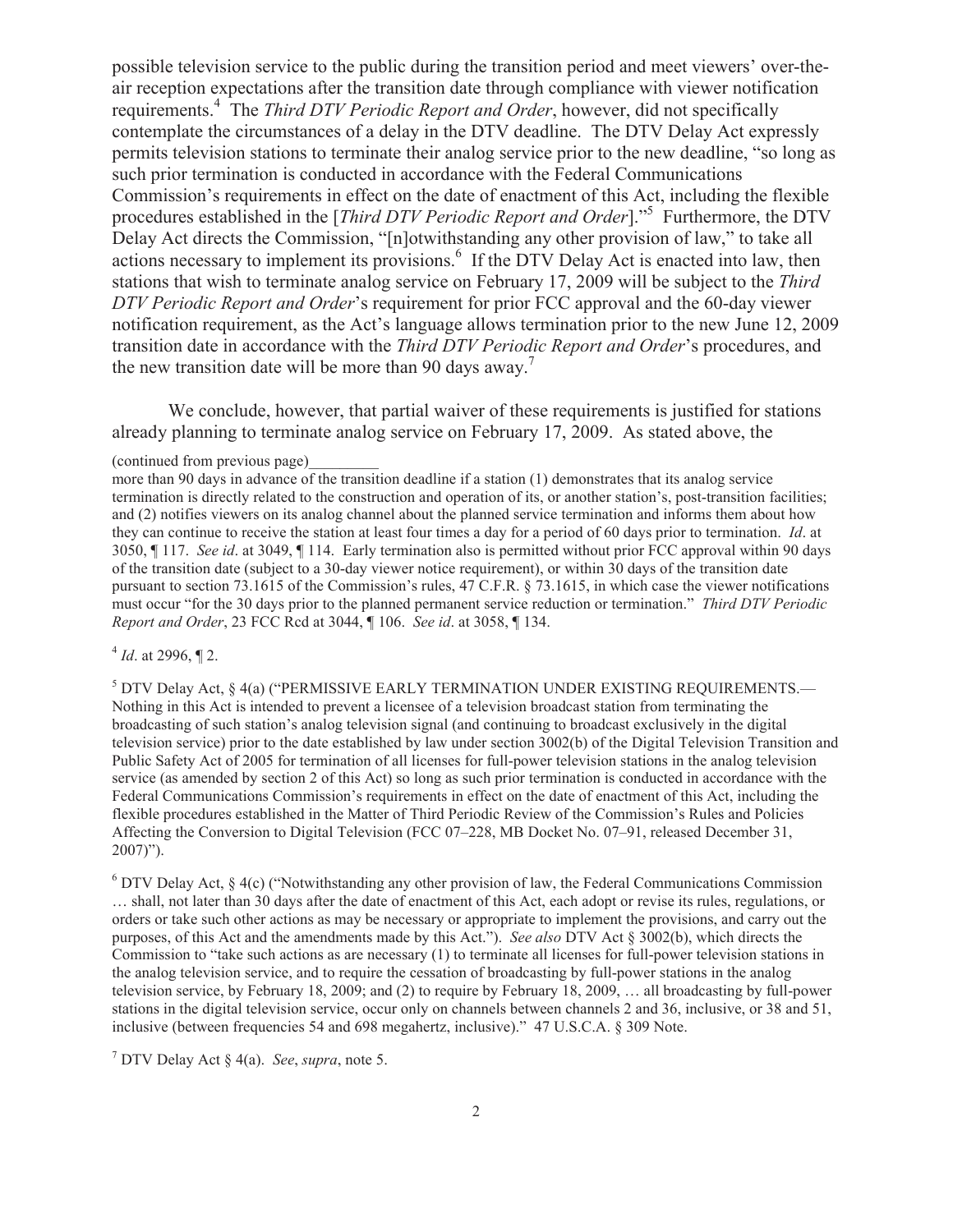Commission did not anticipate delay of the statutory deadline at the time that it adopted these requirements, and compliance with them by February 17 now would be impossible, both because February 17 is less than two weeks away and because, as a practical matter, the Commission could not process stations' individual showings within that time period. Furthermore, stations lacked notice 60 days in advance of February 17 that they would be required to notify the Commission and/or viewers of plans to terminate analog service "early" on February 17. We find that grant of a partial waiver for stations that terminate analog service on February 17 (in anticipation that the DTV Delay Act is enacted into law) is consistent with the DTV Delay Act's direction that the Commission, "[n]otwithstanding any other provision of law," take all actions necessary to implement its provisions, as well as the *Third DTV Periodic Report and Order*'s goal of providing flexibility to stations in order to facilitate the digital transition.<sup>8</sup> For the same reasons, we conclude that partial waiver of the *Third DTV Periodic Report and Order* requirement that stations seek STA approval for early termination at least 90 days in advance is justified.<sup>9</sup> Accordingly, in anticipation that the DTV Delay Act is enacted into law, we waive in part the *Third DTV Periodic Report and Order* requirements of prior Commission approval, 60 days of viewer notification and 90-day advance notification to the Commission for stations that want to terminate analog service on February 17, 2009, subject to the conditions set forth below. Stations are not required to submit pleadings or engineering in support of a waiver request; rather, this Public Notice will operate as a waiver. No express grant of the waiver is required.

Consistent with our public interest responsibilities and Congress' delay of the transition to June 12 to give consumers additional time to prepare, the Commission reserves the right to limit or reconsider this partial waiver in the event that it determines that analog termination on February 17 by a station or group of stations is contrary to the public interest. In such event, the Commission will promptly notify the affected station or stations.<sup>10</sup> The Commission may consider such action if, for example, we find that all or most of the stations in a market will terminate their analog service on February 17, and that the market is one in which many viewers

9 *Id*. at 3045, ¶ 107.

<sup>8</sup> *See Third DTV Periodic Report and Order*, 23 FCC Rcd at 3048, ¶ 13; DTV Delay Act § 4(a) (referencing the *Third DTV Periodic Report and Order*'s "flexible procedures"). To the extent that the procedures announced herein would trigger Paperwork Reduction Act (PRA) requirements, 44 U.S.C. § 3501, *et seq*., we conclude that they will be exempt pursuant to section 4(a) of the DTV Delay Act, which provides that, "[n]otwithstanding any other provision of law," the Commission must "adopt or revise its rules, regulations, or orders or take such other actions as may be necessary or appropriate to implement the provisions, and carry out the purposes, of this Act and the amendment made by this Act" within 30 days of the date of enactment. DTV Delay Act,  $\S$  4(a). The "notwithstanding" clause plainly excuses compliance with any legal requirement that would prevent fulfillment of Congress's mandate to extend the nationwide DTV transition. In other contexts, the D.C. Circuit has interpreted like "notwithstanding" language "to supersede all other laws, stating that '[a] clearer statement is difficult to imagine.'" *Liberty Maritime Corp. v. United States*, 928 F.2d 413, 416 (D.C. Cir. 1991) (internal cites omitted). The regular clearance process for information collections subject to PRA approval takes 120 days, *see* 5 CFR § 1302.12, and even emergency clearance requests can take a number of days to process. For the reasons discussed above, with February 17, 2009 less than two weeks away, it is imperative to announce the procedures herein immediately even before the nationwide DTV deadline extension is enacted into law — in order to carry out the purposes of the DTV Delay Act. As the PRA's requirements cannot be reconciled with the statutory mandate under these unique circumstances, we conclude that the procedures announced herein are exempt from the PRA. This exemption, like the procedures announced herein, applies only if the DTV Delay Act extends the nationwide DTV transition deadline.

 $10$  47 C.F.R. § 1.108.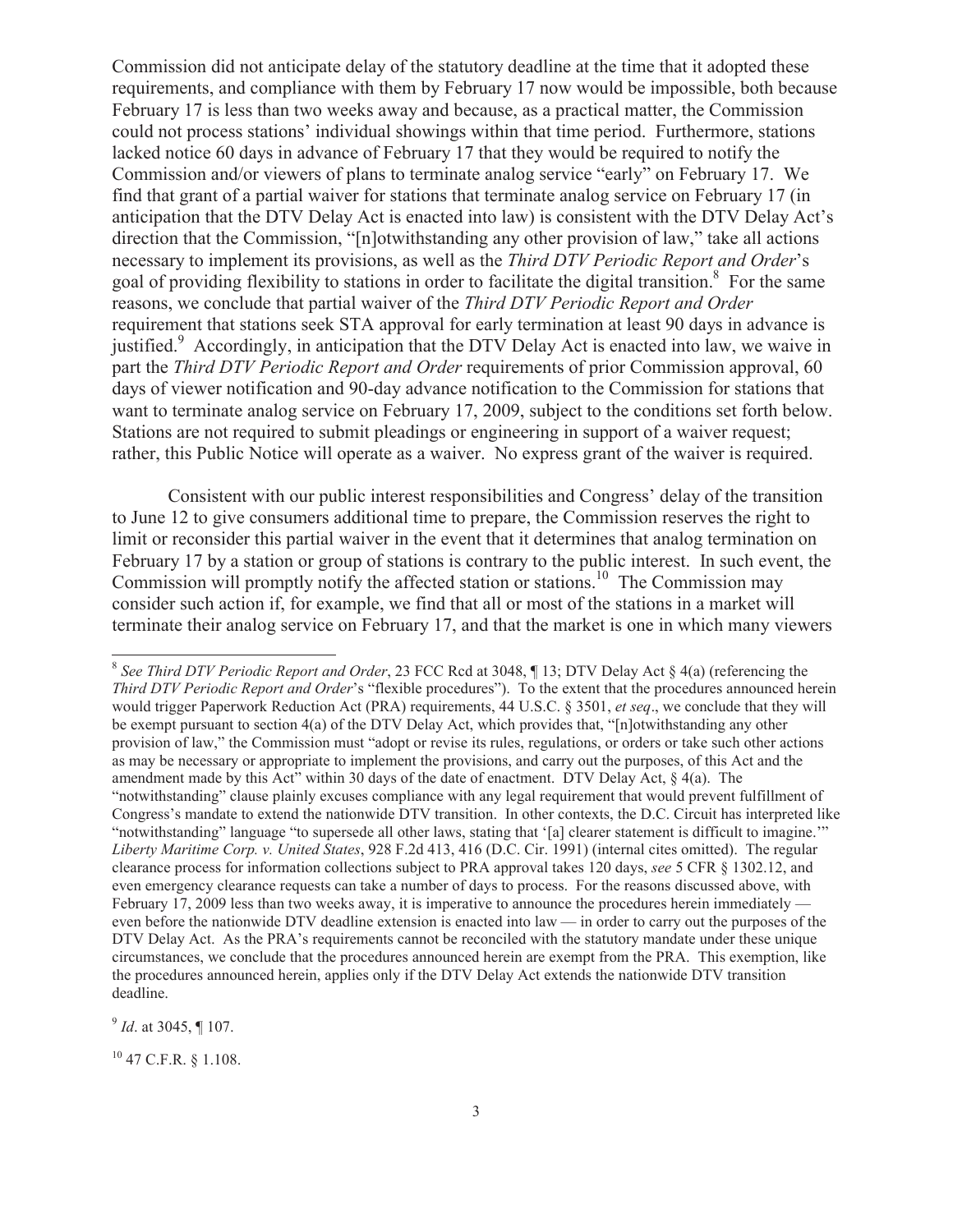are unprepared for the transition or at risk if the transition proceeds. In such case, we may require affected stations to submit additional information to explain and justify how their early termination advances the public interest. Such additional information can include significant economic, technical, contractual and other business reasons that support termination on February 17. The Commission will scrutinize such information closely in light of the important interests at stake to determine whether a compelling case has been made.

As a condition of the partial waiver of the early termination procedures set forth in the *Third DTV Periodic Report and Order* that we are granting herein, we will require stations that wish to terminate their analog signal transmission on February 17, 2009 to provide notice to the Commission, the public, and their viewers. Stations must notify the Commission no later than Monday, February 9, 2009 (11:59 p.m. EST), of their intention to terminate analog service on February 17,<sup>11</sup> and must also update their Transition Status Reports (Form 387). In light of the short time before February 17, we find this amount of time for stations to file notifications is reasonable. As discussed *infra*, as a condition of the waiver discussed herein, stations that have already notified the Commission about their intention to terminate on February 17 must, nonetheless, again notify the Commission confirming their intent to terminate on that date and their performance of the required viewer notifications. The short deadline for notification to the Commission is necessary to enable the Commission to evaluate and adjust deployment of its resources, and to coordinate with other entities, in advance of February 17 in order to prepare for analog service terminations on that date and protect the public interest. The Commission must make and adjust arrangements for consumer outreach, call center staffing, converter installation assistance and coordinate with contractors, partners, volunteers, and organizations throughout the country to address areas where many or most stations will terminate their analog signals on February 17, 2009. We also note that stations have had ample time during Congressional review of the legislation to consider whether to go forward with their analog termination on February 17, 2009. To protect viewer expectations and to carry out the purpose of the *Third DTV Periodic* procedures, these stations must also broadcast, prior to termination, the equivalent of 30 days worth of "viewer notifications," regarding the station's intention to terminate its analog service on February 17, 2009, despite the delay in the nationwide deadline.<sup>12</sup> These viewer notifications

<sup>&</sup>lt;sup>11</sup> Notice to the Commission must be provided electronically through the Commission's Consolidated Database System ("CDBS") using the Informal Application filing form. To access the CDBS electronic filing system in order to file an analog service termination notification, go to the Media Bureau's web site at: http://www.fcc.gov/mb/cdbs.html. Instructions as to how to file these notifications are as follows: After logging into the CDBS, select the last option from main menu "Additional non-form Filings." From the next menu select

<sup>&</sup>quot;Silent STA/Notification of Suspension." From the pre-form menu select: "Notification of termination of analog service by February 17, 2009." No fee is required. For additional information, contact Hossein Hashemzadeh, Hossein.Hashemzadeh@fcc.gov, of the Media Bureau, Video Division, at (202) 418-1658.

<sup>&</sup>lt;sup>12</sup> The *Third DTV Periodic Report and Order* required stations terminating analog service within the 90-day period prior to the transition date to air viewer notifications on their analog channel at least four times a day, including at least once in primetime, for at least 30 days prior to the date of their early termination. *Third DTV Periodic Report and Order*, 23 FCC Rcd at 3058, ¶¶ 133-134. *See also id* at 3044-45, ¶ 106 (regarding termination within 30 days of the transition date via Section 73.1615 notification). Pursuant to the *Third DTV Periodic Report and Order*, notifications must be aired 120 times, on a daily basis, including 30 times in primetime, distributed evenly during the 30-day period. Therefore, if the viewer notifications begin, for example, 8 days before the station's termination on February 17, the station must broadcast notifications 120 times, including 30 times in primetime, distributed evenly during the 8-day period; *i.e.*, the station must broadcast notifications every day on-air at least 15 times a day, including at least 3.75 times in primetime (*i.e.*, four times a day for six of the eight days and three times a day for the other two days), for the 8-day period.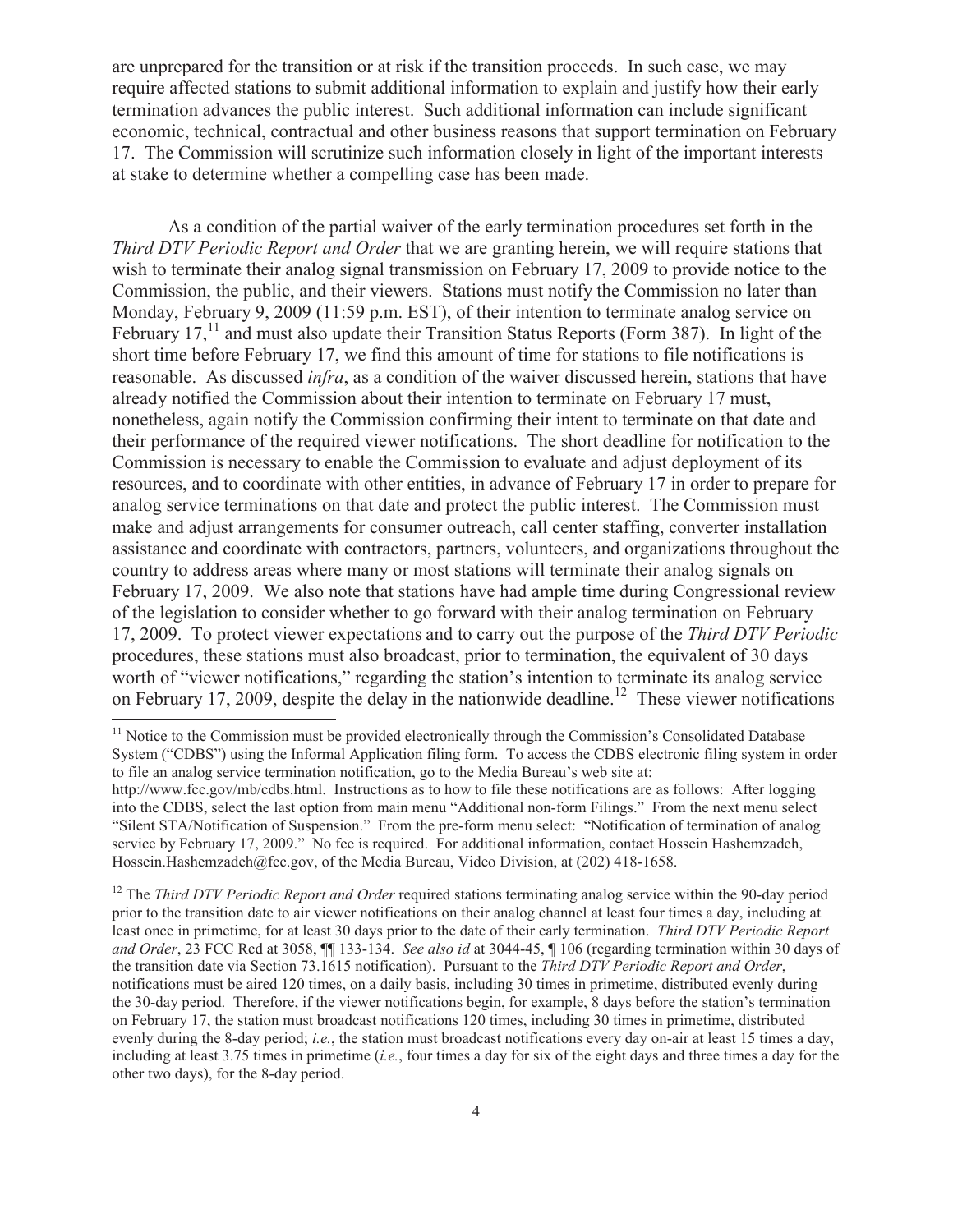must include the information as required in the *Third DTV Periodic Report and Order*. <sup>13</sup> While we recognize that stations have been notifying viewers about the February 17, 2009 date for the past year,<sup>14</sup> with the delay in the nationwide deadline, extra efforts are needed to avoid viewer confusion. To comply with the viewer notification requirements, stations must utilize a combination of public service announcements (PSAs) and crawls, if technically feasible, to adequately and clearly communicate the required information, and to make particular note that the date the station is terminating is prior to the new nationwide date of June 12, 2009. In addition to the viewer notifications required by the *Third DTV Periodic Report and Order*, stations terminating on February 17 are required, as a condition of the waiver and if technically feasible, to broadcast a crawl on their analog channel regarding the station's termination of analog service, for the seven day period from February 10 (11:59 p.m. EST) through the termination of the station's analog signal on February 17 (11:59 p.m. EST). For the first five days, *i.e.*, February 10 (11:59 p.m. EST) through February 14 (11:59 p.m. EST), the crawl must be aired for 5 minutes of every hour of the station's analog broadcast day, including during primetime.<sup>15</sup> For the final two days, *i.e.*, February 16 (11:59 p.m. EST) through February 17 (11:59 p.m. EST), the crawl must be aired for 10 minutes of every hour of the station's analog broadcast day, including during primetime. We recognize that some stations may lack the technical capability to air crawls and will require such stations to instead air information about the station's termination of analog service on February 17 in an alternative format for a comparable duration.<sup>16</sup> We remind stations of the importance of close coordination with the cable systems, satellite operators, and other Multichannel Video Programming Distributors ("MVPDs") that carry their signals.<sup>17</sup> It is essential that stations communicate directly and

<sup>14</sup> *See id.*

<sup>&</sup>lt;sup>13</sup> *Third DTV Periodic Report and Order*, 23 FCC Rcd at 3058, ¶ 134. These notifications must include: (1) the station's call sign and community of license; (2) the fact that the station is planning to or has reduced or terminated its analog or digital operations before the transition date; (3) the date of the planned reduction or termination; (4) what viewers can do to continue to receive the station, *i.e.*, how and when the station's digital signal can be received; (5) information about the availability of digital- to-analog converter boxes in their service area; and (6) the street address, email address (if available), and phone number of the station where viewers may register comments or request information. *Id*. We note that these viewer notifications are in addition to, and separate from, the notification requirements established in the Commission's *DTV Consumer Education Initiative* proceeding. *See DTV Consumer Education Initiative*, MB Docket No. 07-148, Report and Order, 23 FCC Rcd 4134 (2008); Order on Reconsideration and Further Notice of Proposed Rulemaking, 23 FCC Rcd 7272 (2008) (collectively, "*DTV Consumer Education Orders*").

<sup>15</sup> Stations may refer to the relevant provisions of our DTV Consumer Education rules concerning crawls, *see* 47 C.F.R.  $\S$  73.674(c)(3), except with respect to the information required in these crawls, in which case stations should refer to the *Third DTV Periodic Report and Order*, *see supra* note 13, to assure that the crawl provides adequate information. Consistent with the rules adopted in the *DTV Consumer Education Orders*, *see* 47 C.F.R. § 73.674(c)(3), and the *Third DTV Periodic Report and Order*, informative text crawls must: (1) Air during programming; (2) Be displayed so that the text travels across the bottom or top of the viewing area at the same speed used for other informative text crawls concerning news, sports, and entertainment information; (3) Be presented in the same language as a majority of the programming carried by the station; (4) Be displayed so that they do not block and are not blocked by closed-captioning or emergency information; and (5) Contain at least the information required by the *Third DTV Periodic Report and Order*, *see supra* note 13, but may contain more, provided they contain no misleading or inaccurate statements.

<sup>&</sup>lt;sup>16</sup> For example, for purposes of meeting this requirement, such stations may air additional PSAs.

<sup>17</sup> *See Third DTV Periodic Report and Order*, 23 FCC Rcd at 3073-77, ¶¶ 170-178 (Section V.G.).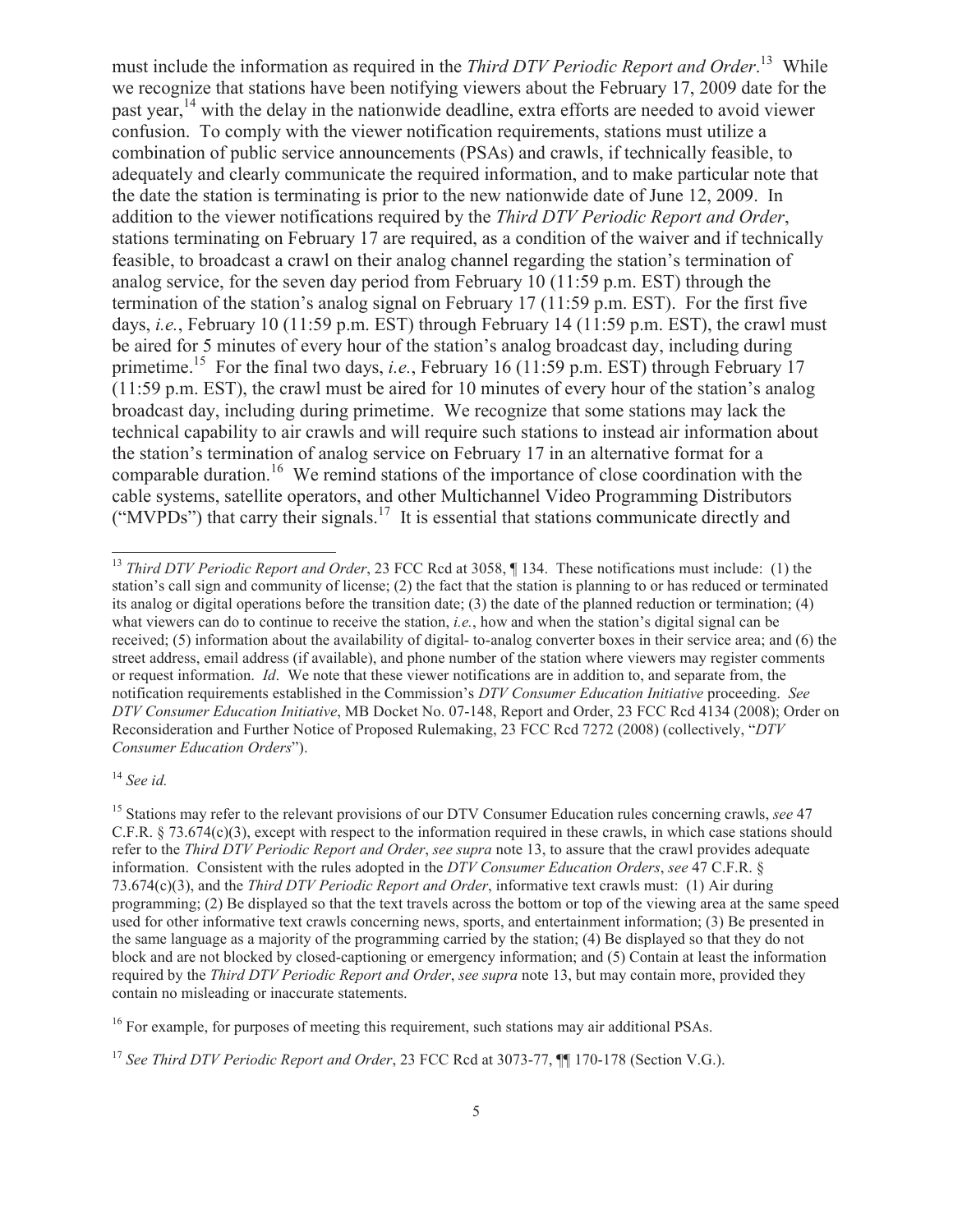immediately with their MVPDs regarding their plans for termination of their analog signal in light of the statutory change in the transition deadline. Stations that intend to terminate their analog signal on February 17, 2009 must notify the MVPDs that carry their signals so that they can make the appropriate adjustments in their facilities to ensure a smooth transition. We also recommend that stations continuing to broadcast an analog signal after February 17 so inform the relevant MVPDs.

If several stations in a state or market decide that there are compelling reasons to terminate on February 17, 2009, they may, and are encouraged to, collaborate on informing their viewers that the change affects all or many stations in the area. In deciding whether to terminate on February 17, 2009, stations must consider their particular market circumstances and the readiness of their viewers to receive their digital broadcast signal. For example, stations should consider coupon request and redemption rates in their respective markets.<sup>18</sup> Furthermore, as noted below, we encourage stations terminating analog TV service early to continue to broadcast emergency and DTV consumer education information on their analog signal.<sup>19</sup>

We remind stations that if they terminate their analog service prior to the June 12 transition date, they may operate only a digital facility that is approved for pre-transition service.<sup>20</sup> Stations that want to begin operating prior to the transition date on a post-transition digital facility that differs from their pre-transition facility must first file a request for digital Special Temporary Authority (STA) to seek Commission approval for an early transition.<sup>21</sup> Pursuant to the *Third DTV Periodic Report and Order*, a station may request permission to operate its post-transition facility before the transition deadline, provided it demonstrates that it will (1) not cause impermissible interference to any authorized analog or pre-transition digital stations; (2) maintain at least its current digital service; and (3) commence full, authorized posttransition operations on the transition deadline.<sup>22</sup> Stations requesting such approval must also indicate whether such early operation would result in loss of their own analog or digital service.<sup>23</sup> Therefore, in anticipation of a transition date change, a station with a post-transition construction permit containing a condition prohibiting use of the post-transition facility until February 18, 2009 will now be prohibited from using its post-transition facility until June 13, 2009, unless approved by the Commission, as permitted by the *Third DTV Periodic Report and Order*.

<sup>23</sup> *Id.* at ¶ 122.

<sup>&</sup>lt;sup>18</sup> For information about coupon distribution and redemption statistics, visit the National Telecommunications and Information Administration (NTIA) website at https://www.ntiadtv.gov/coupon\_stats.cfm.

<sup>19</sup> *See*, *infra*, page 6 and notes 24 and 25 (discussing "analog nightlight"-type service).

<sup>20</sup> *See id.* at 3051-52, ¶¶ 121-23.

 $21$  The STA request must demonstrate that early operations would not cause impermissible interference to any pretransition operations. We note that all post-transition construction permits preclude operation before the transition date as a condition on that permit. The following condition is placed on post-transition only construction permits: "This is to notify you that the grant of this construction permit is subject to the condition that this facility can not commence operation prior to midnight of February 17, 2009, or by such other date as the Commission may establish in the future, without prior approval from the Commission."

<sup>22</sup> *See Third DTV Periodic Report and Order*, 23 FCC Rcd at 3051-52, ¶¶ 121-23.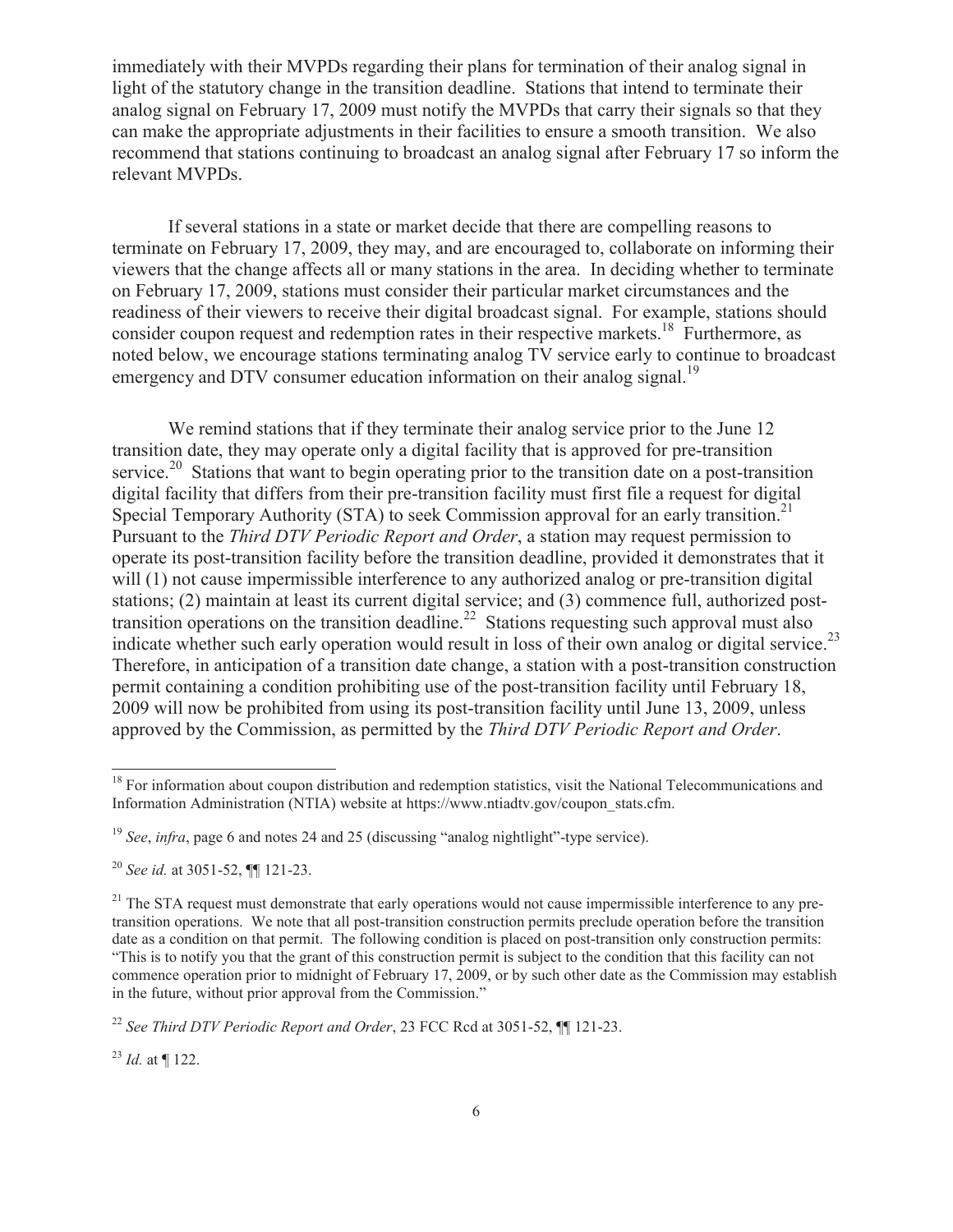We encourage stations that terminate their analog signal on February 17, 2009, to continue to broadcast on their analog signal information regarding their transition and, if necessary, emergency information. Stations in Wilmington, NC and Hawaii that transitioned early on a market-wide basis voluntarily broadcast a "slate" describing the transition and providing sources for information about actions viewers should take to retain television service.<sup>24</sup> Similarly, the Commission recently implemented "analog nightlight" service in anticipation of the planned February 17, 2009 DTV transition deadline in compliance with the Analog Nightlight Act.<sup>25</sup> We find this DTV transition information particularly important to limit viewer confusion in light of the change in DTV transition deadline and the station's termination of normal analog programming. We urge stations to air this analogous nightlight programming for a minimum of two weeks following their termination of normal analog programming. Stations that intend to provide this limited programming should so indicate in their analog termination notification to the Commission.<sup>26</sup> We note that, because the overall transition is not taking place on February 17, stations may provide this nightlight-type service after their analog termination on February 17, even if they are not included in the list of stations eligible to participate in the analog nightlight program. $27$ 

Going forward, after February 17, 2009, stations that wish to terminate analog service before 11:59:59 pm on June 12, 2009 – the new DTV transition deadline date that will be established by the DTV Delay Act – must comply with the requirements in the *Third DTV Periodic Report and Order*. We find that compliance with the *Third DTV Periodic Report and Order* is consistent with the express language in the DTV Delay Act and will protect viewer expectations. Whereas viewers may expect some stations to terminate on February 17, 2009, as originally planned, viewers are likely to expect that stations that do not terminate on that date will continue until the new transition date of June 12, 2009, absent viewer notifications to the

<sup>&</sup>lt;sup>24</sup> See News Release, "Wilmington Broadcasters Will Provide Emergency Announcements and Informational Messages about the DTV Transition after September 8 on Traditional Analog Channels," FCC (Aug. 18, 2008). *See also* Erika Engle, "Hawaii First State To Go All-Digital," Honolulu Star Bulletin, Feb. 2, 2009, available at http://www.starbulletin.com/business/20090116 Hawaii first state to go all-digital.html (last visited Feb. 2, 2009).

<sup>&</sup>lt;sup>25</sup> On January 15, 2009, the Commission adopted and released the Report and Order implementing the Short-term Analog Flash and Emergency Readiness Act, Pub. L. No.110-459, 122 Stat. 5121 (2008) ("*Analog Nightlight Act*"). As mandated by the Analog Nightlight Act, the Commission developed and implemented the Analog Nightlight program to "encourage and permit" continued analog TV service for a period of 30 days after the DTV transition date to broadcast DTV and emergency information. *See Implementation of Short-term Analog Flash and Emergency Readiness Act; Establishment of DTV Transition "Analog Nightlight" Program*, MB Docket No. 08- 255, Report and Order, FCC 09-2 (rel. Jan. 15, 2009) ("*Analog Nightlight Order*").

<sup>&</sup>lt;sup>26</sup> Stations that air such "nightlight" service prior to the new June 12, 2009 transition deadline will not need the blanket license extension provided for in the Commission's Order implementing the DTV Nightlight Act and will not be subject to Analog Nightlight programming restrictions imposed by that Act because they are not subject to the Analog Nightlight program, which applies after the nationwide DTV transition deadline.

<sup>27</sup> *Analog Nightlight Order*, *supra* note 25, at app A.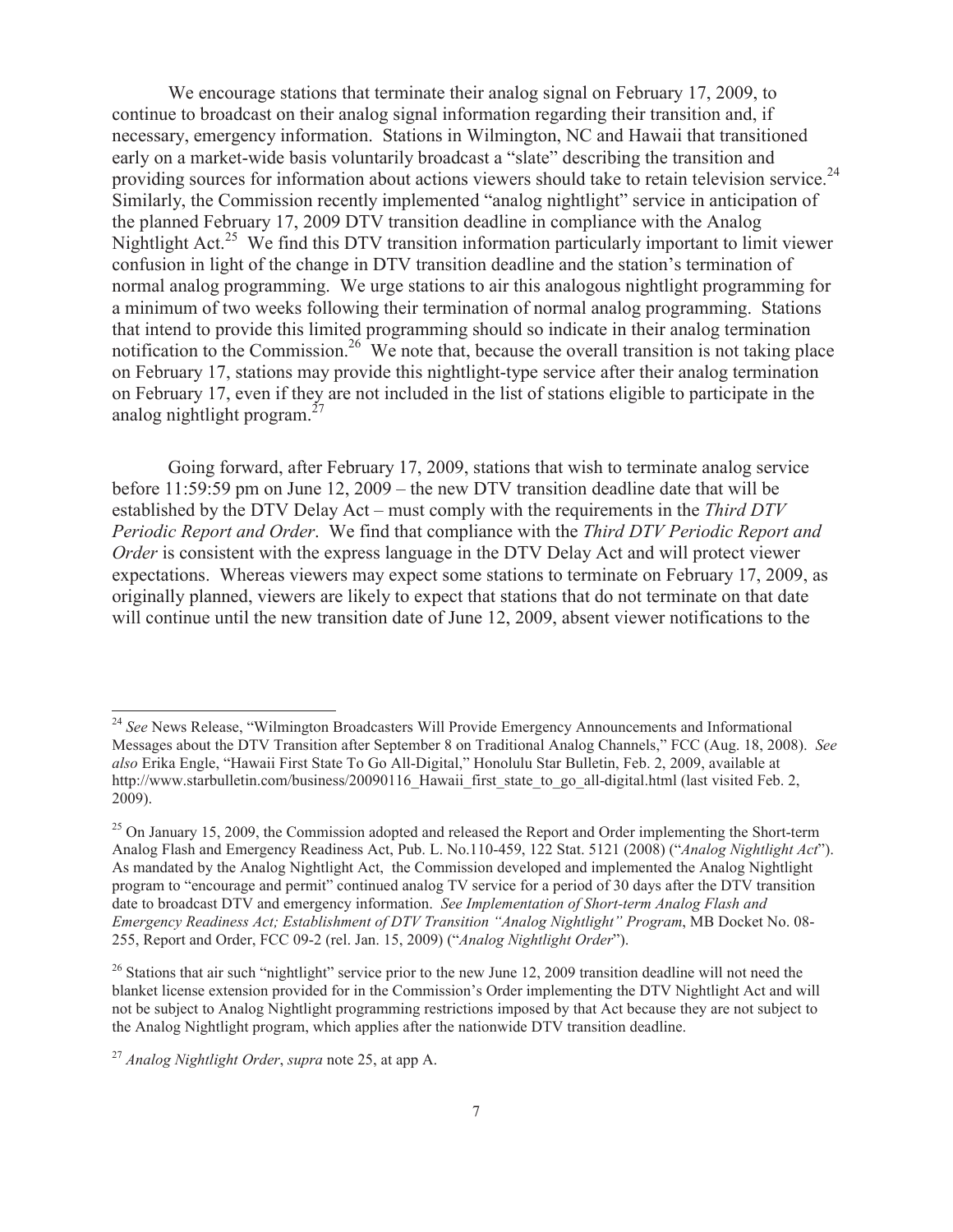contrary. <sup>28</sup> The *Third DTV Periodic Report and Order* required that stations terminating analog service more than 90 days prior to the transition deadline must request Commission approval at least 90 days prior to the planned termination date and air viewer notifications for at least 60 days prior to termination.<sup>29</sup> Therefore, stations will not be permitted to terminate their analog service between and including February 18 through March 13, 2009 because they have not provided the required notifications and obtained the required Commission approval for early termination. We find that there is insufficient reason to grant a waiver of the procedures and requirements adopted in the *Third DTV Periodic Report and Order* for this time period. Unlike the legitimate station expectations that support the partial waiver for analog terminations on February 17, stations cannot have reasonably relied on plans to terminate analog service after February 17 because such operation would have been contrary to existing law.

As of March 14, 2009, which date is 90 days before the new statutory transition deadline of June 12, 2009, the streamlined notification procedures in the *Third DTV Periodic Report and Order* apply for stations planning to terminate analog service on a date 90 days before the transition date.<sup>30</sup> Accordingly, for analog terminations on or after March 14, stations must notify the Commission at least 30 days prior to the termination date and provide viewer notifications for at least 30 days prior to their termination of analog service.<sup>31</sup> Except in the case of equipment failure, the Commission will not permit stations to terminate analog service with less than 30 days notice to the Commission and the stations' viewers. Of course, the Commission reserves the right to amend these rules and procedures, if necessary, to carry out the purposes of the DTV Delay Act. $32$ 

As noted above, all stations that want to terminate on February 17 must notify the Commission of this decision no later than Monday, February 9, 2009.<sup>33</sup> This notification requirement applies to all stations that have previously submitted notifications regarding termination on February 17, even if they previously submitted such a notification, as well as stations planning to terminate that have not previously notified us. We are requiring such renotifications to provide stations with the opportunity to consider their decision with full knowledge of the statutory change in the date and the applicable Commission procedures. Notifications of intent to terminate must be made in good faith. The Commission, consumers, public safety officials, MVPDs and others will rely on these notifications. We expect that stations indicating their intent to terminate their analog service on February 17 will do so. Therefore, as a condition of the waiver granted herein, the Commission will not permit stations to withdraw or modify these notifications except in the event of emergency or disaster

<sup>30</sup> *Third DTV Periodic Report and Order*, 23 FCC Rcd at 3058, ¶¶ 133-134.

<sup>31</sup> *Id*.

<sup>&</sup>lt;sup>28</sup> Stations that will comply with the new DTV transition deadline need not notify the Commission nor provide the viewer notifications described in this Public Notice. The Commission will address the DTV Consumer Education requirements that will apply in the event the transition deadline is delayed in a forthcoming decision.

<sup>29</sup> *See, supra,* note 3.

<sup>32</sup> *See*, *supra*, note 6 (discussing DTV Delay Act, § 4(c)).

<sup>33</sup> *See, supra,* note 11 (describing filing procedures).